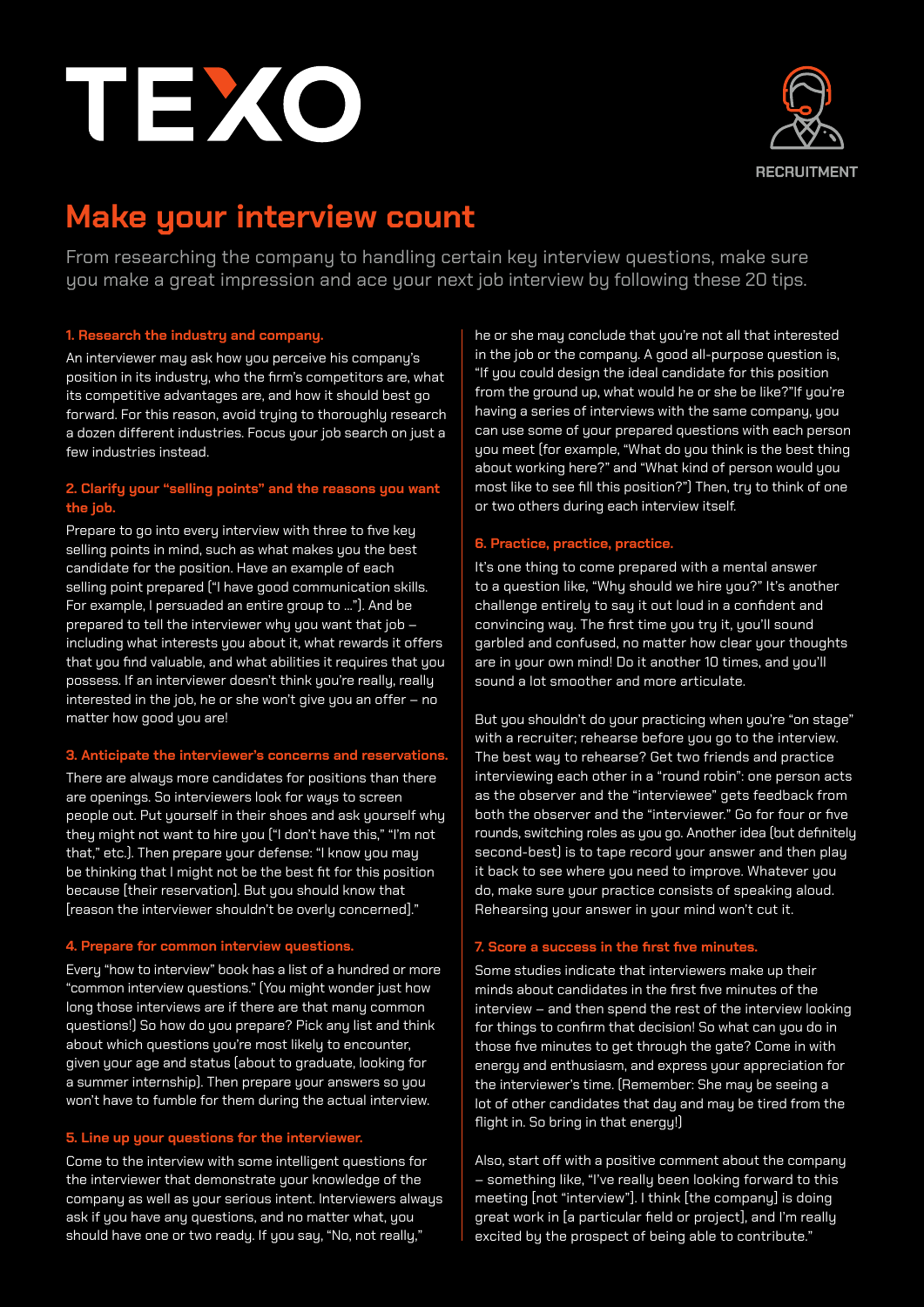## **8. Get on the same side as the interviewer.**

Many interviewers view job interviews as adversarial: Candidates are going to try to pry an offer out of the interviewer, and the interviewer's job is to hold onto it. Your job is to transform this "tug of war" into a relationship in which you're both on the same side. You could say something as simple as, "I'm happy to have the chance to learn more about your company and to let you learn more about me, so we can see if this is going to be a good match or not. I always think that the worst thing that can happen is to be hired into a job that's wrong for you – then nobody's happy!"

### **9. Be assertive and take responsibility for the interview.**

Perhaps out of the effort to be polite, some usually assertive candidates become overly passive during job interviews. But politeness doesn't equal passivity. An interview is like any other conversation – it's a dance in which you and a partner move together, both responding to the other. Don't make the mistake of just sitting there waiting for the interviewer to ask you about that Nobel Prize you won. It's your responsibility to make sure he walks away knowing your key selling points.

## **10. Be ready to handle illegal and inappropriate questions.**

Interview questions about your race, age, gender, religion, marital status, and sexual orientation are inappropriate and in many areas illegal. Nevertheless, you may get one or more of them. If you do, you have a couple of options. You can simply answer with a question ("I'm not sure how that's relevant to my application"), or you can try to answer "the question behind the question": "I don't know whether I'll decide to have children in the near future, but if you're wondering if I'll be leaving my job for an extended period of time, I can say that I'm very committed to my career and frankly can't imagine giving it up."

#### **11. Make your selling points clear.**

If a tree falls in the forest and no one is there to hear it, did it make a sound? More important, if you communicate your selling points during a job interview and the interviewer doesn't get it, did you score? On this question, the answer is clear: No! So don't bury your selling points in long-winded stories. Instead, tell the interviewer what your selling point is first, then give the example.

#### **12. Think positive.**

No one likes a complainer, so don't dwell on negative experiences during an interview. Even if the interviewer asks you point blank, "What courses have you liked least?" or "What did you like least about that previous job?" don't answer the question. Or more specifically, don't answer it as it's been asked. Instead, say something like, "Well, actually I've found something about all of my classes that I've liked. For example, although I found [class] to be very tough, I liked the fact that [positive point about the class]" or "I liked [a previous job] quite a bit, although now I know that I really want to [new job]."

#### **13. Close on a positive note.**

If a salesman came to you and demonstrated his product, then thanked you for your time and walked out the door,

what did he do wrong? He didn't ask you to buy it! If you get to the end of an interview and think you'd really like that job, ask for it! Tell the interviewer that you'd really, really like the iob – that you were excited about it before the interview and are even more excited now, and that you're convinced you'd like to work there. If there are two equally good candidates at the end of the search – you and someone else – the interviewer will think you're more likely to accept the offer, and thus may be more inclined to make an offer to you.

Even better, take what you've learned about yourself from your MyPath career assessment and use it to explain why you think this is the job for you: "I've done some careful career self-assessment, and I know that I'm most interested in [one or two of your most important career interest themes], and – correct me if I'm wrong – it seems that this position would allow me to express those interests. I also know that I'm most motivated by [two or three of your most important motivators from your MyPath assessment], and I have the sense that if I do well, I could get those rewards in this position.

Finally, I know that my strongest abilities are [two or three of your strongest abilities from your MyPath assessment], and I see those as being the abilities you most need for this position." If you follow this tip, you'll be (a) asking for the job, (b) explaining why you think it's a good match, (c) displaying your thoughtfulness and maturity, and (d) further disarming the tug-of-war dynamic that interviewers anticipate. You'll be making the strongest possible "close" – and that's worth a lot!

## **14. Bring a copy of your resume to every interview.**

Have a copy of your resume with you when you go to every interview. If the interviewer has misplaced his or her copy, you'll save a lot of time (and embarrassment on the interviewer's part) if you can just pull your extra copy out and hand it over.

## **15. Don't worry about sounding "canned".**

Some people are concerned that if they rehearse their answers, they'll sound "canned" (or overly polished or glib) during the interview. Don't worry. If you're well prepared, you'll sound smooth and articulate, not canned. And if you're not so well prepared, the anxiety of the situation will eliminate any "canned" quality.

# **16. Make the most of the "Tell me about yourself" question.**

Many interviewers begin interviews with this question. So how should you respond? You can go into a story about where you were born, what your parents do, how many brothers and sisters and dogs and cats you have, and that's okay. But would you rather have the interviewer writing down what kind of dog you have – or why the company should hire you?

Consider responding to this question with something like: "Well, obviously I could tell you about lots of things, and if I'm missing what you want, please let me know. But the three things I think are most important for you to know about me are [your selling points]. I can expand on those a little